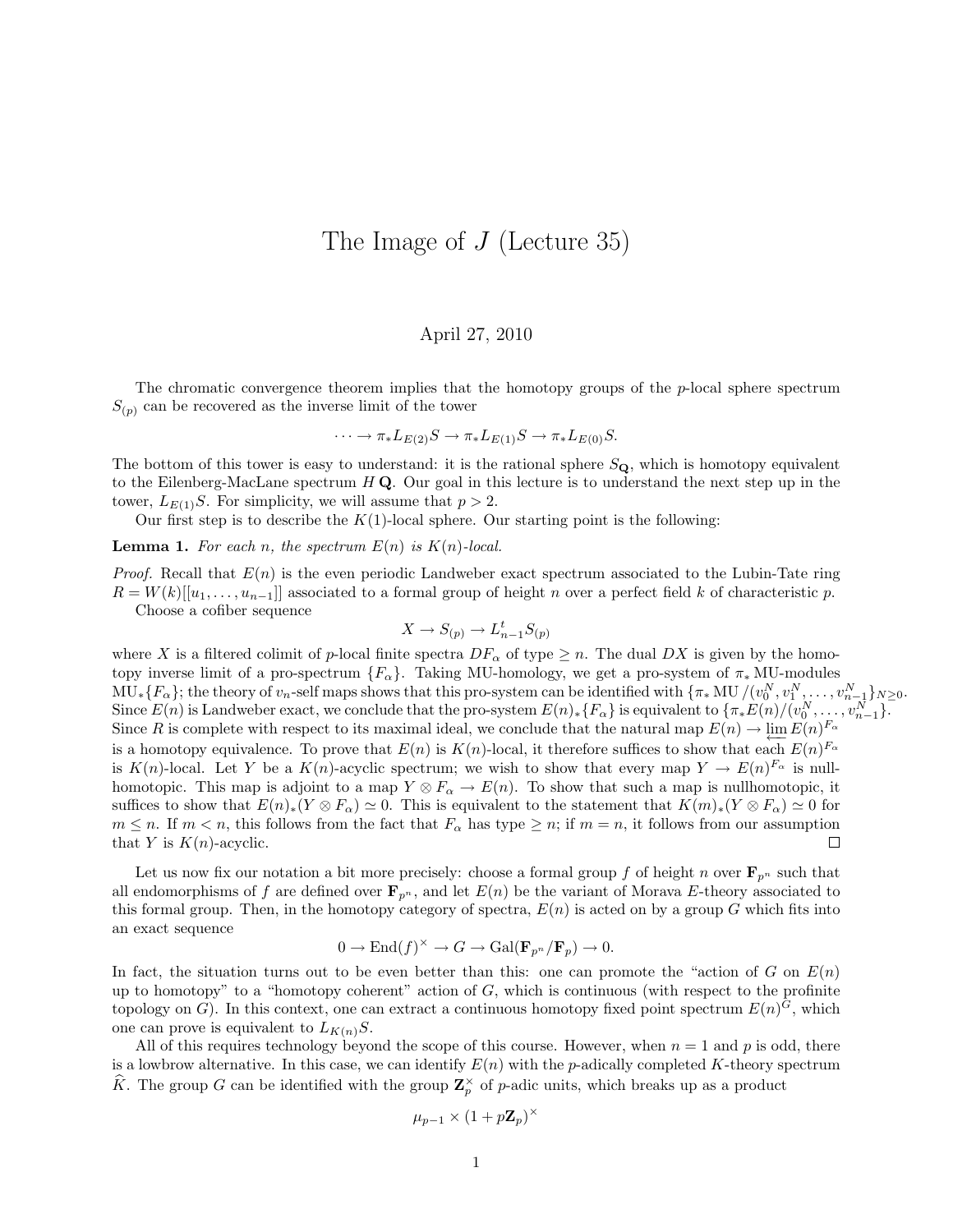where the first factor is the finite group of  $(p-1)$ st roots of unity and the second is a pro-p group. When  $p > 2$ , the second group is actually the cyclic pro-p group: it is generated, for example, by the element  $1+p\in 1+p\mathbf{Z}_p$ .

**Remark 2.** It is easy to describe the induced action on  $\pi_*\hat{K}$ . For any complex orientable cohomology theory E, we can identify  $\pi_2 E$  with the dual of the Lie algebra of the associated formal group. Note that the action of  $\mathbf{Z}_p^{\times}$  on  $\widehat{K}$  is induced by its action on the multiplicative formal group  $f(x, y) = x + y + xy$ . The action of  $\mathbf{Z}_p^{\times}$  on  $\pi_2 \widehat{K}$  is therefore given by differentiating the action of  $\mathbf{Z}_p^{\times}$  on the formal group itself: that is, it is given by the identity character of  $\mathbf{Z}_p^{\times}$ . Since  $\pi_* \widehat{K} \simeq \mathbf{Z}_p[\beta^{\pm 1}]$  and  $\mathbf{Z}_p^{\times}$  acts by ring homomorphisms, we conclude that  $\mathbf{Z}_p^{\times}$  acts by the *n*th power of the identity character on  $\pi_{2n} \mathbf{Z}_p$ .

If  $n \in \mathbb{Z}_p^{\times}$ , we will denote the corresponding map  $\widehat{K} \to \widehat{K}$  by  $\psi^n$ . One can show that these operations agree with the classical Adams operations in complex K-theory (which provides another proof of Remark 2).

If p is odd, then the group  $\mathbb{Z}_p^{\times}$  is topologically cyclic: it has a generator given by  $g = (\zeta, p+1)$ , where  $\zeta$  is any primitive  $(p-1)$ st root of unity. Consequently, we should expect taking continuous  $\mathbf{Z}_p^{\times}$  homotopy fixed points to be easy: they should be given by the homotopy fiber of the map

$$
\widehat{K} \stackrel{1-\psi^g}{\rightarrow} \widehat{K}.
$$

Let us denote this homotopy fiber by  $F$ .

**Proposition 3.** The map  $\alpha : S \to F$  induces an isomorphism on  $K(1)$ -homology.

*Proof.* Recall that  $K(1)$  can be realized as a summand of  $\hat{K}/p$ . It will therefore suffice to show that  $\alpha$ induces an equivalence in  $\widehat{K}/p$ -homology. Since  $\widehat{K}$  is Landweber exact, we have

$$
\widehat{K}_0(\widehat{K}/p) \simeq \pi_0 \widehat{K} \otimes_L (\text{MP}_0 \text{ MP}) \otimes_L \pi_0 \widehat{K}/p
$$

(moreover, the homologies in all even degrees are the same by periodicity, and the homologies in odd degrees vanish). This is the  $\mathbf{F}_p$ -algebra which classifies isomorphisms of the multiplicative formal group with itself: that is, the algebra A of continuous  $\mathbf{F}_p$ -valued functions on the profinite group  $\mathbf{Z}_p^{\times}$ . In terms of this identification, the operation  $\psi^g$  is given by translation by g. We observe that  $1 - \psi^g$  is a surjective map from A to itself, and its kernel is the one-dimensional  $\mathbf{F}_p$ -vector space of constant functions on  $\mathbf{Z}_p^{\times}$ . Using the long exact sequence

$$
(\widehat K/p)_*F\to (\widehat K/p)_*\widehat K\stackrel{1-\psi^g}{\to} (\widehat K/p)_*\widehat K,
$$

we conclude that  $(\widehat{K}/p)_*F \simeq \mathbf{F}_p[\beta^{\pm 1}] \simeq (\widehat{K}/p)_*S$ .

Since  $\hat{K}$  is K(1)-local, the spectrum F is also K(1)-local. It follows that:

**Corollary 4.** The map  $S \to F$  exhibits F as the K(1)-localization of S. In other words, the K(1)-local sphere  $L_{K(1)}S$  is given by the homotopy fiber of the map  $1 - \psi^g : \hat{K} \to \hat{K}$ 

It follows that we have a long exact sequence

$$
\pi_n \widehat{K} \overset{1-\psi^g}{\to} \pi_n \widehat{K} \to \pi_{n-1} L_{K(1)} S \to \pi_{n-1} \widehat{K}
$$

which we can use to compute the homotopy groups of  $L_{K(1)}S$ . We note that  $\psi^g$  is the identity on  $\pi_0\hat{K} \simeq \mathbf{Z}_p$ , so that  $1 - \psi^g$  vanishes on  $\pi_0$  and we get isomorphisms

$$
\pi_0 L_{K(1)} S \simeq \pi_{-1} L_{K(1)} S \simeq \mathbf{Z}_p.
$$

The groups  $\pi_n \hat{K}$  vanish if n is odd. On  $\pi_{2m} \hat{K}$ , the map  $1 - \psi^g$  is given by  $1 - g^m$  (Remark 2), and is therefore always injective for  $m \neq 0$ . Using the long exact sequence, we see that the even homotopy groups of  $L_{K(1)}S$  vanish (except in degree zero), and we have an isomorphism  $\pi_{2m-1}L_{K(1)}S \simeq \mathbb{Z}_p/(1-g^m)$ .

 $\Box$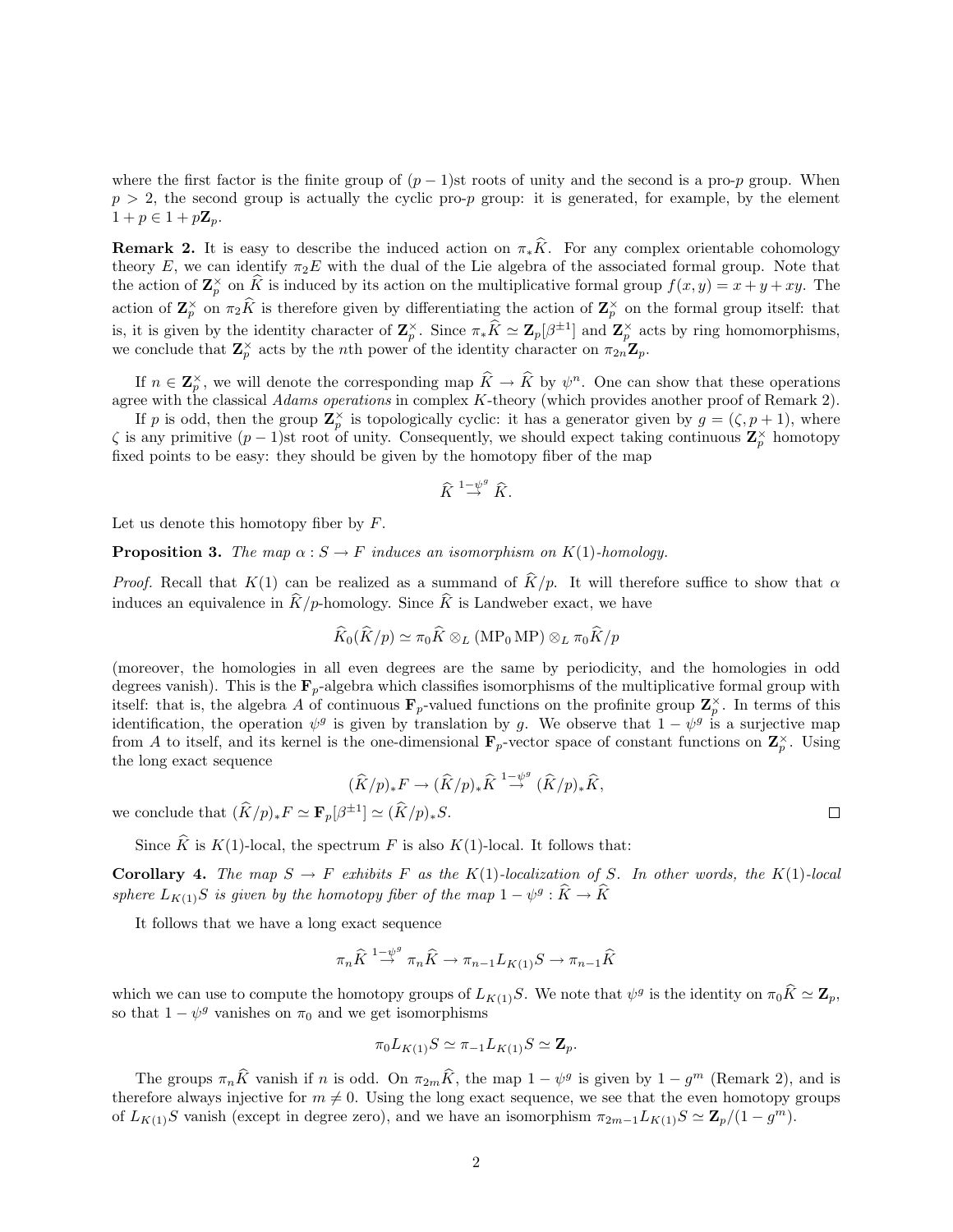The cardinality of this group depends on m. If m is not divisible by  $p-1$ , then  $g^m-1$  is a unit modulo p so that  $\pi_{2m-1}L_{K(1)}S$  vanishes. If  $m = (p-1)m'$ , then  $g^m = (g^{p-1})^{m'}$  where  $g^{p-1}$  is a generator for the topologically cyclic pro-p-group  $(1 + p\mathbf{Z}_p)^{\times}$ . If we write  $m' = p^k m''$ , where  $m''$  is prime to p, then  $g^m$ generates the cyclic subgroup  $(1 + p^{k+1} \mathbf{Z}_p)^{\times}$ , so that  $1 - g^m$  is a generator for  $p^{k+1} \mathbf{Z}_p \subseteq \mathbf{Z}_p$ . We conclude:

**Theorem 5.** The homotopy groups of  $L_{K(1)}S$  are given as follows:

$$
\pi_n L_{K(1)} S \simeq \begin{cases} \mathbf{Z}_p & \text{if } n = 0, -1 \\ \mathbf{Z}/p^{k+1} \mathbf{Z} & \text{if } n+1 = (p-1)p^k m, m \not\equiv 0 \mod p \\ 0 & \text{otherwise.} \end{cases}
$$

From Theorem 5 it is easy to describe the  $E(1)$ -local sphere. Recall that we have a homotopy pullback square

$$
L_{E(1)}S \longrightarrow L_{K(1)}S
$$
  
\n
$$
\downarrow \qquad \qquad \downarrow
$$
  
\n
$$
L_{E(0)}S \longrightarrow L_{E(0)}L_{K(1)}S.
$$

The localization  $L_{E(0)}S$  is just the Eilenberg-MacLane spectrum H Q. Theorem 5 implies that  $\pi_n L_{E(0)}L_{K(1)}S \simeq$  $\mathbf{Q}_p$  for  $n = 0, 1$  and vanishes otherwise. Using the long exact sequence

$$
\cdots \to \pi_{n+1}L_{E(0)}L_{K(1)}S \to \pi_nL_{E(1)}S \to \pi_nL_{K(1)}S \oplus \pi_nL_{E(0)}S \to \to \pi_nL_{E(0)}L_{K(1)}S \to \cdots,
$$

we conclude that  $\pi_n L_{E(1)}S \simeq \pi_n L_{K(1)}S$  unless  $n \in \{0, -1, -2\}$ . In these degrees, we have an exact sequence

$$
0 \to \pi_0 L_{E(1)}S \to \mathbf{Z}_p \oplus \mathbf{Q} \to \mathbf{Q}_p \to \pi_{-1} L_{E(1)}S \to \mathbf{Z}_p \to \mathbf{Q}_p \to \pi_{-2} L_{E(1)}S \to 0.
$$

Collecting these facts together, we obtain:

**Theorem 6.** The homotopy groups of  $L_{E(1)}S$  are given as follows:

$$
\pi_n L_{K(1)} S \simeq \begin{cases} \mathbf{Z} & \text{if } n = 0 \\ \mathbf{Q}_p / \mathbf{Z}_p & \text{if } n = -2 \\ \mathbf{Z}/p^{k+1} \mathbf{Z} & \text{if } n + 1 = (p-1)p^k m, m \neq 0 \mod p \\ 0 & \text{otherwise.} \end{cases}
$$

There is an evident map  $\pi_*S_{(p)} \to \pi_*L_{E(1)}S$ , whose kernel is the second step in the chromatic filtration of  $\pi_*S_{(p)}$ . This map is obviously not surjective, since  $\pi_*S_{(p)}$  is concentrated in positive degrees, while  $\pi_*L_{E(1)}S$ is not. However, this turns out to be the only obstruction: the map  $\pi_nS_{(p)} \to \pi_nL_{E(1)}S$  is surjective for  $n \geq 0$ . In other words, if  $n > 0$ , then every class in  $\pi_n L_{E(1)}S \simeq \pi_n M_n(S)$  survives the chromatic spectral sequence. This is a result of Adams; let us briefly describe (without proof) the ideas involved.

Let  $O(k)$  denote the orthogonal group of a k-dimensional vector space. Then  $O(k)$  acts on the 1-point compactification of  $\mathbb{R}^k$ , fixing the point at infinity; this compactification can be identified with  $S^k$ . In particular, given a pointed map  $X \to O(k)$  for any space X, we get a map  $X \wedge S^k \to S^k$ . Taking X to be a sphere, we get a map  $\pi_n O(k) \to [S^{n+k}, S^k]$ . Taking the limit as  $k \mapsto \infty$ , we get a homomorphism  $\pi_nO \to \pi_nS$ , where O denotes the infinite orthogonal group and S the sphere spectrum. This map is called the J-homomorphism.

The relationship between the J-homomorphism and the first chromatic layer can be stated as follows:

**Theorem 7.** Let  $\Im(J)_n$  denote the image of the J-homomorphism  $\pi_n O \to \pi_n S \to \pi_n S_{(p)}$ . For  $n > 0$ , the map  $S_{(p)} \to L_{E(1)}S$  induces an isomorphism  $\theta : \Im(J)_n \to \pi_n L_{E(1)}S$ . In particular, the map  $\pi_n S_{(p)} \to$  $\pi_n L_{E(1)}S$  is surjective.